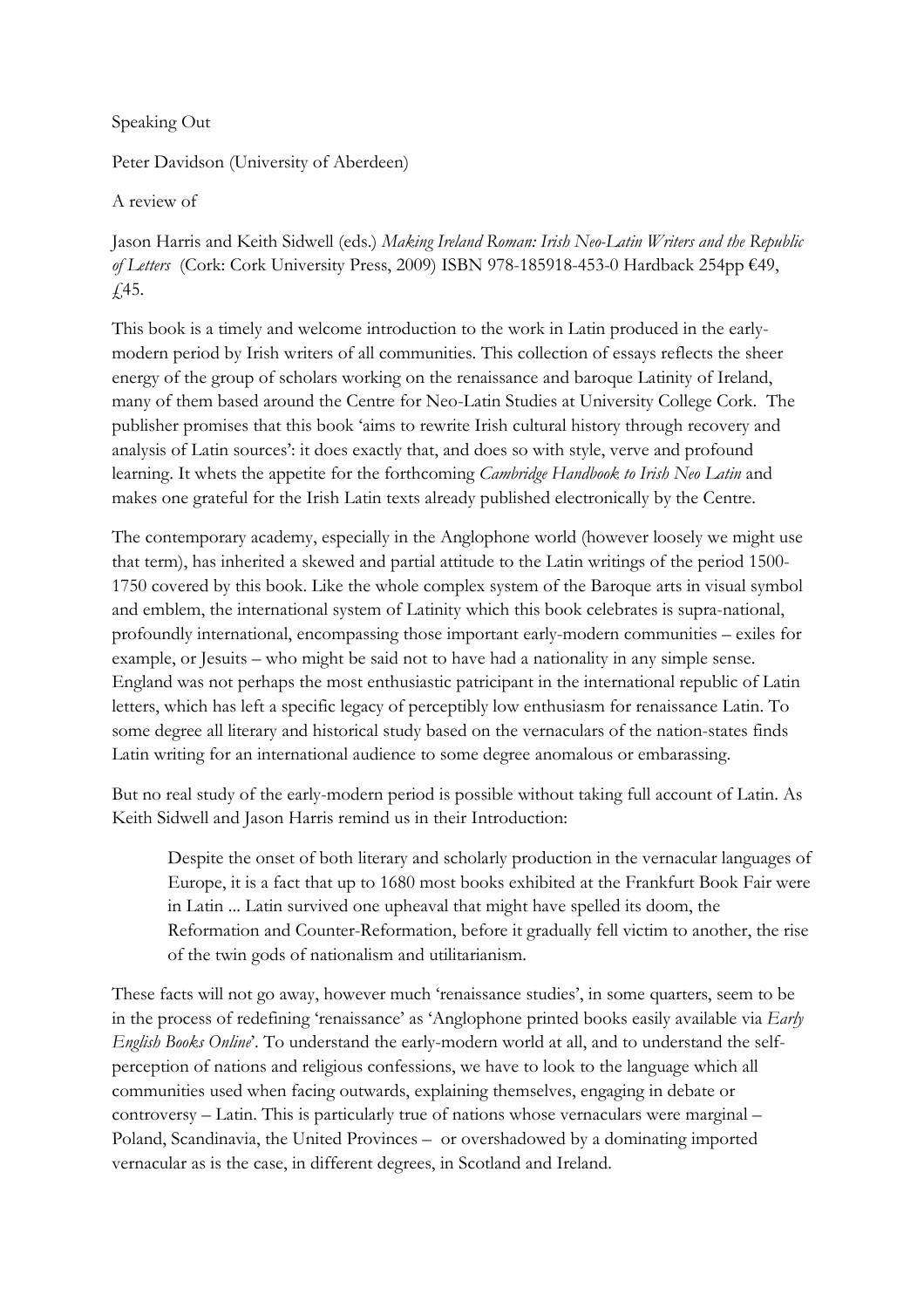After the admirably concise introduction with its closing reminder that 'the culture of learning' was crucial to both sides in the religious debate, the book begins with Diarmaid Ó Catháin's survey of the Latinity of Ireland through the renaissance. This offers a strongly-argued case for seeing a Renaissance culture among Irish magnates of the fifteenth and sixteenth centuries, offering the example of the correspondence between the Fitzgeralds and the City of Florence, which played on a shared origin-myth of Trojans in Etruria. The letter of 1440 in which Florence made overtures to the seventh earl of Desmond was written by the pioneering humanist Leonardo Bruni (1370?-1444) – correspondence from the heartlands of the Italian renaissance as it was gathering its full strength. It is unsurprising, with this background, that the eighth earl of Desmond, in 1464, was instrumental in the attempt to found a university at Drogheda, four years before he fell foul of the English government for his intimacy with the Gaelic élite, and the initiative failed.

We move in the second chapter to the world of the recusant Catholics in Ireland, and the important figure of Richard Stanihurst (1547-1618) in whose lifetime the status of the 'Old English' changed dramatically, as English hostility to Catholicism hardened into outright persecution and Stanihurst himself had to flee to the continent. John Barry's thoughtful essay explores the play between Stanihurst's Ciceronian re-casting of works by Giraldus Cambrensis, De Rebus in Hibernia Gestis, published at Antwerp by the celebrated firm of Plantin in 1584, and John Derricke (fl.1580), whose illustrated *Image of Irlande* was published in 1581, itself drawing on Stanihurst's earlier 'Description of Ireland' contributed to Holinshed's Chronicles. This account of Stanihurst is amplified by Colm Lennon's fine account of his later career on the continent, at one point as an alchemist working at the Escorial in the laboratories of Philip II of Spain, but chiefly as the correspondent of the distinguished Netherlandic humanist Justus Lipsius, whose own reconciliation to Catholicism and appointment as professor at Louvain took place in 1592. This correspondence is not only of lasting interest as the record of two profoundly educated men trying to make sense of the political and religious conflicts of their times, but also as a testimony to the high place which Stanihurst was accorded by one of the leaders of the northern renaissance.

The fourth chapter is Keith Sidwell and David Edwards's account of Dermot O'Meara's *Ormonius*, an epic poem celebrating the career of 'Black' Thomas Butler,  $10<sup>th</sup>$  earl of Ormonde. This was published in London in 1615, facing outwards to an Ireland in process of further rapid change, partly speaking to the 'New English' but also clearly addressing a learned class among the Catholics both 'Old English' and Irish. Thus it works within one of the most interesting and problematic linguistic territories of Latin. In Ireland Latin is the potential language of communication between those who do not share a vernacular, therefore an area of some danger to the 'New English' in their attempts to represent the Irish Catholic community as uncivilised and inarticulate. It is also pragmatically a useful medium of communication in a country filling up with diverse settlers. The authors emphasise the adroit way in which the *Ormonius* remains almost entirely a battlefield epic, thus avoiding some of the political and religious questions which were growing ever more problematic through the lifetime of the epic's subject, to the degree that the English government (and, later, Rinnunccini the Papal Nuncio) doubted from different viewpoints whether it was possible to be a loyal Catholic in Ireland at all.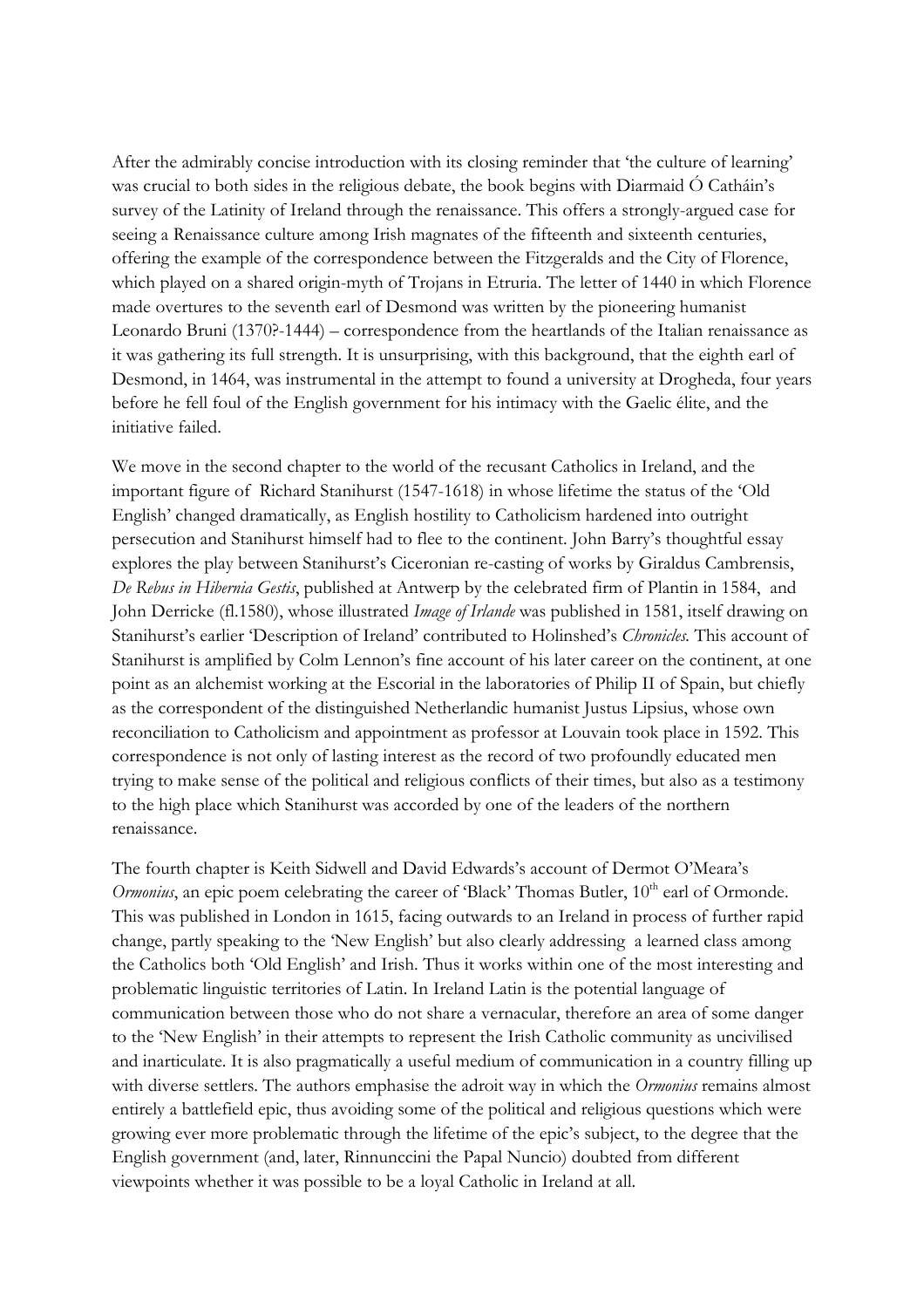The book then opens out to consider the Irish community in Spain, and, in Hiram Morgan's contribution, specifically Philip O'Sullivan Beare (c.1590-1636). His Historiae Catholicae Hiberniae Compendium, published at Lisbon in 1621, emphasised the illegality of English actions in Ireland, and was itself considered by the generation of Spanish academic jurists who, in some degree, championed the rights of indigenous peoples in the Spanish colonies. O'Sullivan is also the subject of David Caulfield's elegant chapter on his controversial work Tenebriomastix directed against Scottish (in the modern sense) claims to the ancient designation 'Scotus' and thence to Irish properties, such as the successful Scottish annexation of the Irish monasteries in Franconia. The target of O'Sullivan's very adroit (and very funny) invective is David Chambers (Camerarius) and the large claims advanced in his 1631 publication De Scotorum Fortitudine. O'Sullivan has little mercy on the 'porridge-maker'(*lablalyarius*) of 'Calvindonia', indeed on the whole Scottish historical tradition from Hector Boece onwards who are tenebriones Picti to a man. Chalmers comes under particular attack for dedicating his book to the heretical King Charles I, an indication of the way in which attitudes were hardening yet further. On this count (not that I am defending Chalmers, or the Scots, or anything) O'Sullivan is wrong: some copies are dedicated with a rather double-edged epistle to Charles, some bear a completely different epistle to the Cardinal Protector of the Scottish nation.

The seventh chapter is Jason Harris' excellent analysis of the stylistic and rhetorical devices of Stephen White's two Apologiae for Ireland, against the writings of Giraldus Cambrensis and Stanihurst's De Rebus of 1584. White (1574-late 1640s) was the first student of the Irish College in Salamanca to become a Jesuit, and his work, even if it lacks a final authorial polish, has much of the baroque elegance which characterises Jesuit writing.

Controversy and invective are also the subject of Gráinne MacLaughlin's witty and able analysis of Fr Robert O'Connel's 'virulent' use of his Latin learning, the verses peppered throughout the famous *Commentarius Rinuccinianus* written at Florence in 1661-6. The opening of this chapter makes an excellent point about English words quoted in contemporary Irish-language verse, almost all of them curses and profanities, thereby proposing that 'civilised people speak Latin and Irish.' The same technique is also used by the Scottish Gaelic poet, Iain Lom.

The last chapter is Elizabethanne Boran's comprehensive account of the manuscript collecting activities of the Protestant archbishop, James Ussher, emphasising at once that there were some scholarly networks operating internationally which transcended confessional divisions, but also that there were specifically Protestant international circles of collectors and scholars, as for example those touching on the new University of Leiden. This study of 'the economy of exchange' is particularly interesting in its emphasis on the importance of transcriptions to earlymodern scholars, and on the frequent purpose of early-modern manuscript research being 'the preparation for publication of national histories'.

This collection is, without exaggeration, of international importance. It also sets an urgent agenda for the revision of the cultural history of early-modern Scotland. Early-modern Scots used Latin for all the purposes for which it was used by their Irish contemporaries, but there was also a distinctive cult and culture of Latin, so much so that two of the most admired Latin authors of early-modern Europe were, without question, George Buchanan and John Barclay. There are serious recent studies of these two writers, but much more is needed. It would be